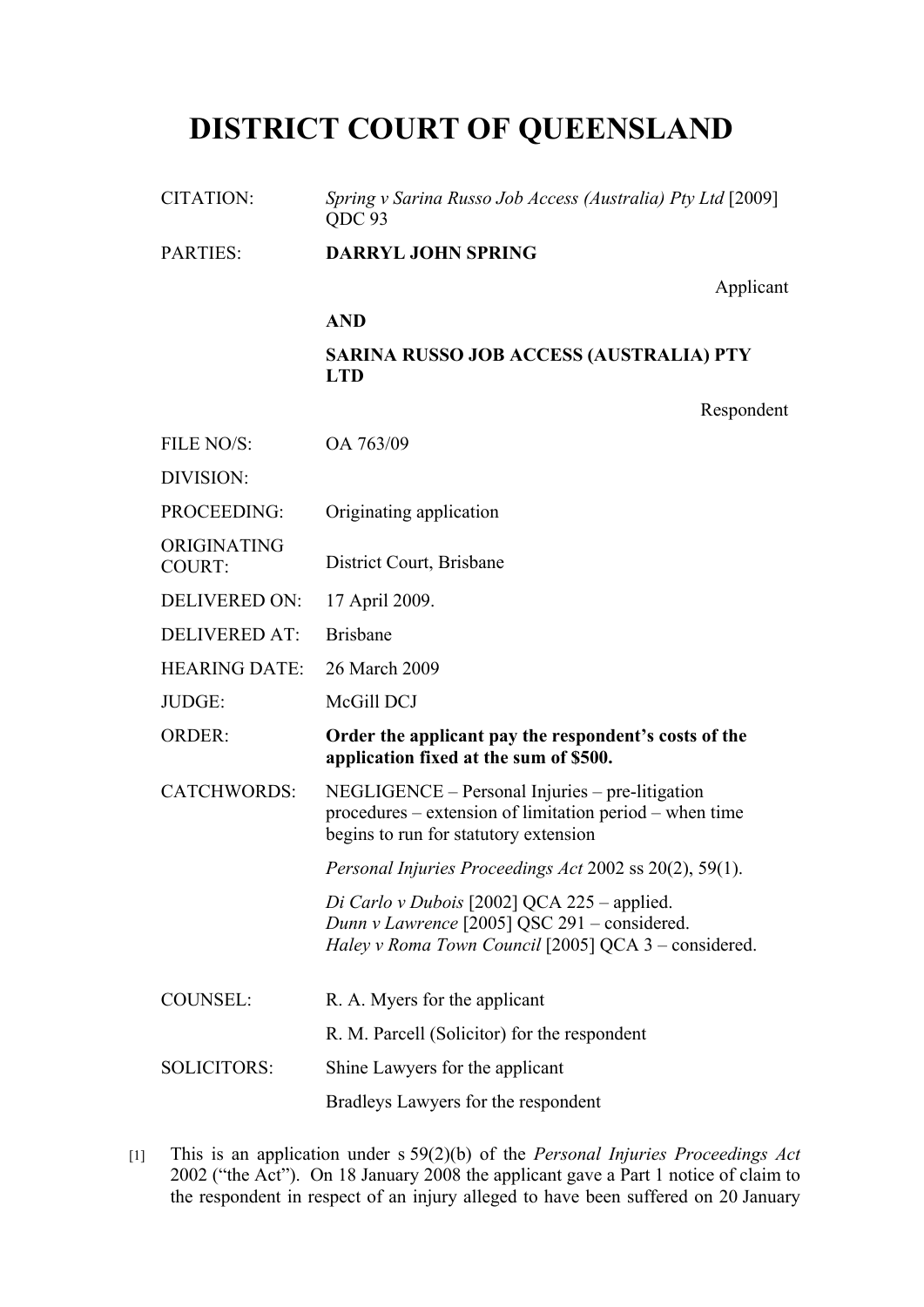2006. Proceedings had not been commenced, but the pre-litigation steps required under the Act before proceedings are commenced had all been taken when the application was heard, and the matter was at a stage where a proceeding could be commenced by the applicant against the respondent.

## **Submissions**

- [2] It was common ground that the limitation period expired on 20 January 2009, and *prima facie* any such proceeding would be out of time. The applicant sought to overcome that by obtaining an order under s 59(2)(b) of the Act giving leave to commence a proceeding in this court within a time allowed by the court, being a time in the near future. On behalf of the respondent, however, it was submitted that such an order was unnecessary, as the applicant was still within the extended limitation period allowed by  $s 59(2)(a)$ , and was therefore entitled to commence without leave a proceeding which would not be outside the limitation period, so long as the proceeding was commenced no later than 9 April 2009. Accordingly, the order sought was opposed on the ground that it was unnecessary.
- [3] The solicitor for the respondent, however, did concede that, if the order were necessary, there was no reason why the order should not be made, and indeed that, if I did not accept his submission that the order was unnecessary, he did not oppose the order sought by the applicant. He also conceded that the case was one where the requirements of s 59 for the court to grant leave under s 59(2)(b) had been met, so that the power existed; his argument was simply that the power should not be exercised because it was unnecessary to do so.
- [4] The issue between the parties arose in this way: it was conceded on behalf of the applicant that the notice of claim was not a complying notice of claim at the time it was given. Various matters were raised on behalf of the respondent, and additional steps were taken on behalf of the applicant, and eventually on 9 October 2008 the respondent accepted in substance that the applicant had taken reasonable steps to remedy the non-compliance. The applicant's submission was that the effect of that was that thereafter the notice of claim was taken to be a complying notice of claim, particularly for the purpose of s 59, for which proposition *Haley v Roma Town Council* [2005] QCA 3 at [24] was authority. However, it was submitted that this did not affect the date on which the notice was given, for which proposition *Haley (supra)* was also cited, in particular the passage at [28] where the President said:

"The ordinary meanings of the words of  $s 59(2)(a)$  is that claimants within s 59(1) of the Act ... may bring proceedings in court as a right within six months of the notice being given or leave being granted."

[5] Counsel for the applicant relied on the fact that her Honour spoke of the time when the notice was given rather than the time at which the notice was taken to be compliant. The submission for the respondent, however, was that in the circumstances of this matter, where a notice of claim was initially non-compliant but the respondent subsequently accepted that the applicant had taken reasonable steps to remedy the non-compliance, the notice of claim is taken to have been given at the point when it is taken to be a complying notice of claim. He relied on *Haley*, but also on the decision in *Dunn v Lawrence* [2005] QSC 291.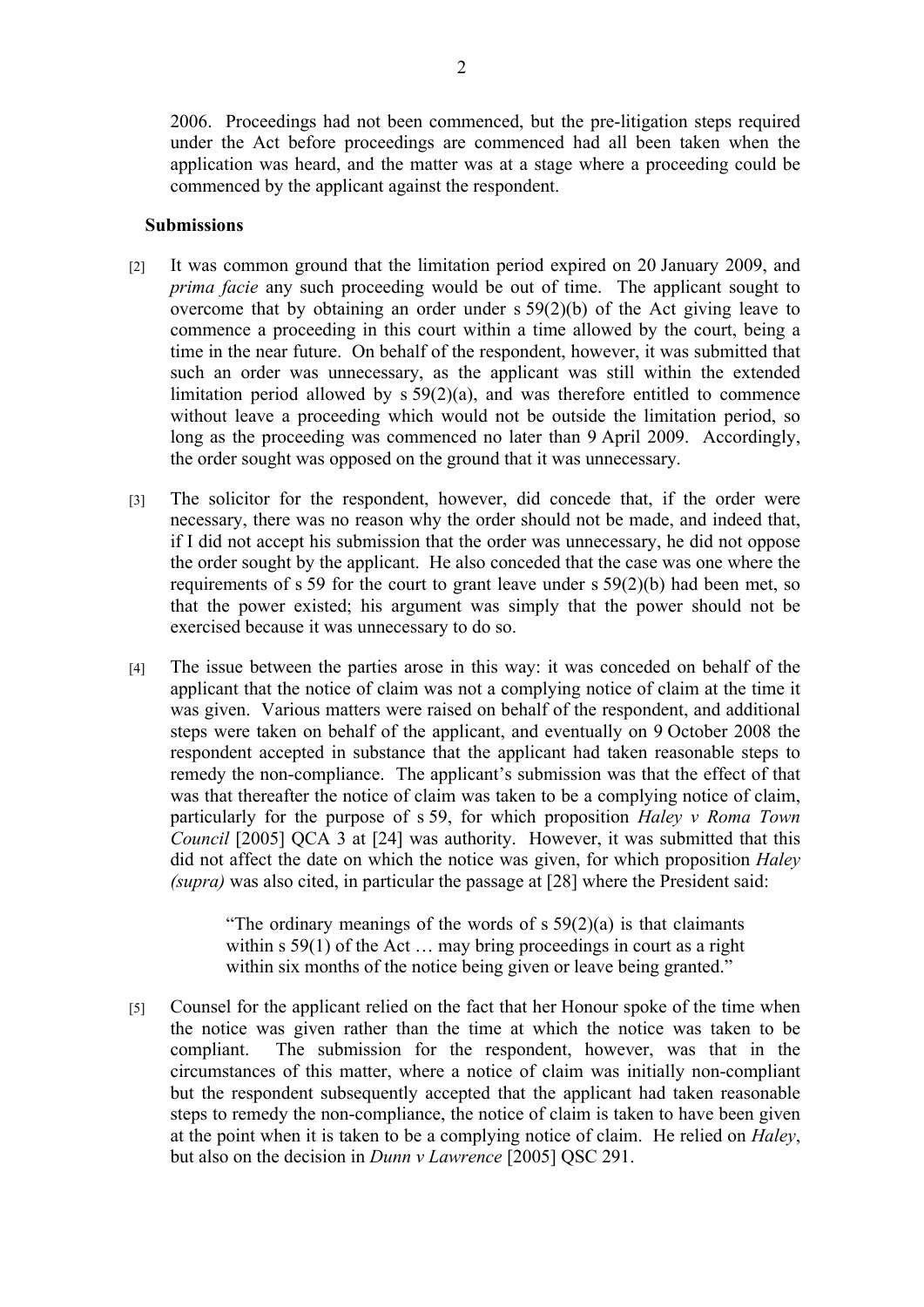[6] It was there held that the applicant did not satisfy the requirements of s 59 because, although a notice of claim had been given before the expiration of the limitation period, it was not a complying notice of claim, the respondent had not stated that he was satisfied that the notice had been given as required or that the claimant had taken reasonable action to remedy non-compliance, or waived non-compliance, and no declaration or order had been made under s 18(1)(c). It followed that there had not been a complying notice of claim given before the end of the limitation period, so that the requirements of s 59(1) had not been satisfied: [20]. Counsel for the applicant, however, sought to distinguish that case on the basis that in the present case it had been accepted before the expiration of the limitation period that the notice of claim had become compliant.

## **Analysis**

[7] The short answer to this debate may be found in s  $20(2)$  of the Act. Subsection (1) imposes a requirement on the respondent to do something within six months after a respondent receives a complying Part 1 notice of claim, and subsection (2) then identifies the point at which that period of six months begins to run in circumstances where the notice of claim was not a complying notice of claim when given:

> "If Part 1 of a notice of a claim is not a complying Part 1 notice of claim, a respondent is taken to have been given a complying Part 1 notice of claim when:

- (a) the respondent gives the claimant notice that the respondent waives compliance with the requirement that has not been complied with or is satisfied the claimant has taken reasonable action to remedy the non-compliance; or
- (b) the court makes a declaration that the claimant is taken to have remedied the non-compliance, or authorises the claimant to proceed further with the claim despite the non-compliance."
- [8] This covers the various different matters listed in s 18(1), but not all the ways in which a Part 1 notice of claim which is initially non-compliant can in effect become compliant; the other way is if s 13 has the effect that the respondent is conclusively presumed to be satisfied that it was a complying Part 1 notice of claim. In that circumstance of course it is treated as being a complying Part 1 notice of claim from the time it was given. That, however, is not the situation in the present case. Here, the Part 1 notice of claim which was initially not complying became a complying notice of claim as a result of the actions of the respondent (in the light of further steps taken by or on behalf of the applicant), and  $s \, 20(2)(a)$  has the effect that the complying Part 1 notice of claim was taken to have been given at that point.
- [9] Section 20(2) does not operate simply for the purpose of  $s$  20(1); on its face it operates generally for the purposes of the Act. Accordingly, it also serves to fix the point at which a complying Part 1 notice of claim is given for the purpose of s 59. In the present case s 59 is to be applied on the basis that the complying Part 1 notice of claim was given on 9 October 2008. Accordingly, the applicant was entitled to commence the proceeding after the expiration of the period of limitation (on 20 January 2009) pursuant to s 59(2)(a) so long as the proceeding was commenced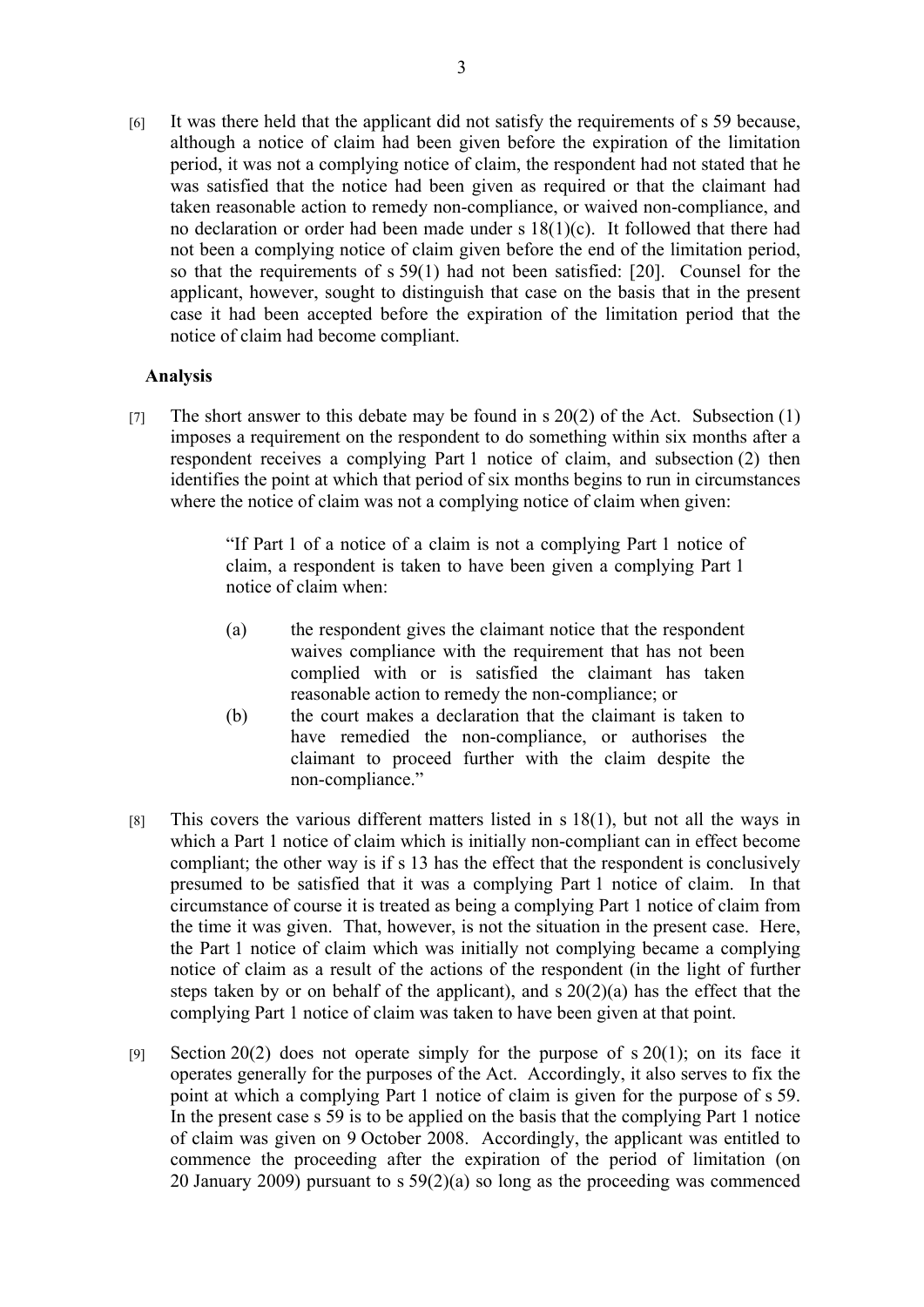by 9 April 2009. The submission on behalf of the respondent was correct, and the extension of time under s 59(2)(b) was unnecessary.

[10] Unfortunately, I was not referred to s 20(2) of the Act during the hearing. Although I thought there was a provision to that effect, I had forgotten where it was, and did not myself locate it during the hearing. In circumstances where it was conceded that I had power to make an order, and where the only ground for opposition to the order was that it was unnecessary, it seemed to me at the time that the safer course was to make an order under s 59(2)(b) allowing a period which was slightly longer than the period which on the respondent's submission was provided anyway under s 59(2)(a), in order to avoid the risk of the applicant's missing out. I therefore made an order allowing the proceeding to be started on or before 16 April 2009. Ultimately that course was not opposed by the solicitor for the respondent, and the argument developed into one in relation to costs. Having now considered the matter further, it seems to me that the situation was clear enough, and, had I been aware of s 20(2) of the Act at the time, I would not have made the order.

## **Costs**

- [11] It remains, however, to deal with the question of costs. Counsel for the applicant submitted that there should be no order as to costs, conceding that the situation was one where the applicant required the indulgence of the court, and relying on the fact that in matters of this nature orders are not infrequently made without opposition or by consent without any order for costs being made. He also pointed out that, although notice had been given of the fact that the application was opposed, the basis upon which it was opposed was not disclosed until the morning of the hearing after counsel had arrived at court. In particular, it had not been said prior to that time that leave was unnecessary and the applicant was entitled to commence a proceeding without leave which would not be liable to be met with the defence that the proceeding was barred under the *Limitation of Actions Act*, provided that it was commenced before 9 April 2009. Had that representation been made, and relied upon by the applicant, the respondent would have been estopped from pleading the limitation period even if the respondent's interpretation of the effect of the Act had been erroneous.
- [12] The solicitor for the respondent, however, submitted that the applicant should pay the costs of the application, indeed on an indemnity basis. It was submitted that the respondent should not be put in the position of having to incur costs because the applicant had pursued an application which was unnecessary, and misconceived. It was also pointed out that, as it happened, in this matter the parties had completed the pre-litigation steps with sufficient efficiency that the proceeding could have been commenced even within the unextended limitation period, that is before 20 January 2009. This was because the compulsory conference, held as a mediation, took place on 17 December 2008, and the proceeding could have been commenced after the expiration of the 14 days during which the mandatory final offers were open for acceptance. That does seem correct. In response, the applicant pointed out that the 14 day period expired on 31 December 2008, and that between then and the expiration of the limitation period was a time when ordinarily solicitors are not operating, or are operating to only a limited extent.
- [13] But for the fact that the respondent did not disclose his position in relation to the application prior to the hearing of the application, but had merely said that it